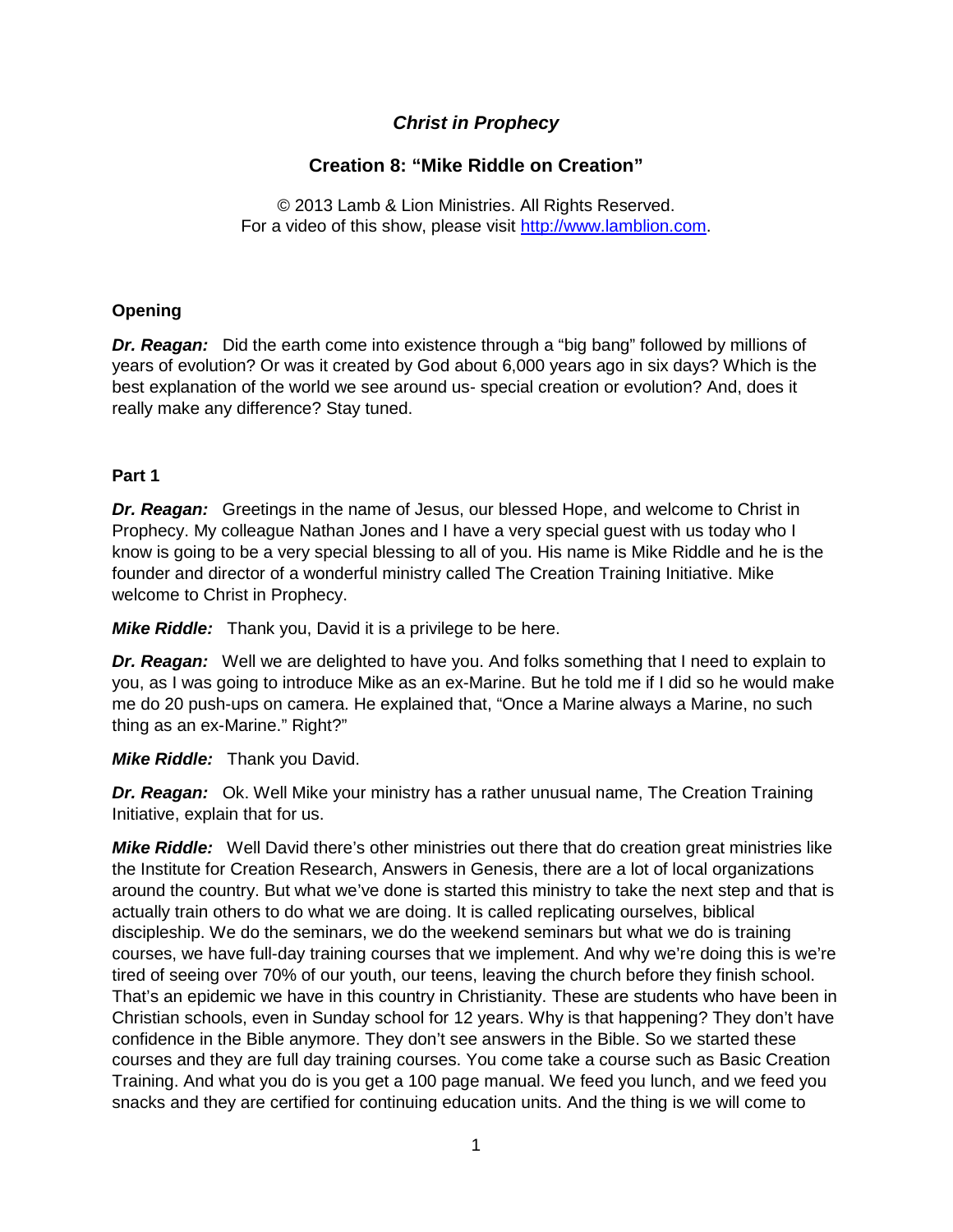you, it doesn't cost the church anything to have these. We charge per individual. So we are trying to get this information out. We even have a course specific for teachers where we train you what does the Bible have to say about teachers and how to teach? We even have a  $3<sup>rd</sup>$ course called Advance Creation Apologetics where we train you to take the next step in evangelism. How to talk to a Ph.D. scientist and not have to know anything about the science and bring down the strong-holds.

*Dr. Reagan:* Well I compliment you on that it's very important. And something that we've always had a heart for in this ministry to replicate. And we've done it primarily by helping others establish ministries that focus on Bible prophecy. We've done 5 of those so far and then helped train them to communicate the message. So God bless you in what you are trying to do.

*Mike Riddle:* Thank you.

*Dr. Reagan:* Nathan how about kicking off with the first question here?

*Nathan Jones:* Alright, well great to have you here Mike.

*Mike Riddle:* Thank you, Nathan.

*Nathan Jones:* Alright, one question we get a lot and I even read it today on our YouTube Channel people are always bashing Christians for a belief that well science has proven that the earth is millions, and millions of years old, so why don't we just get off this young earth thing and just accept science for how it is? How do you respond to people like that?

*Mike Riddle:* That is a very big one out there. People do believe, not only non-believers unfortunately there are many Christians out there, believers who think the scientist have proven the earth is billions of years old. Well that comes from a misinterpretation or misunderstanding of the limits of science. Scientist cannot prove the age of the earth. In other words we divide science in two main areas, one is called observational science or operational science. That's how we build our jet engines, how we do our medical technology, how we do computers. Those are things that we can observe, we can touch and feel. But then there is another area of science called origins science, or historical science those are the things that happened in the past. We were not there to observe them happening. Therefore we have to piece the clues together. In other words it's based on assumptions or our interpretation of the evidence. And that's what people do not understand. The scientist cannot prove the age of the earth. Incidentally what they're not looking at there is an overwhelming amount of scientific evidence that shows the earth is very young. But the real issue for believers is they are not starting with the Bible. You see when I read the Bible it starts off with God created everything in six days. And He uses the word day there. And what God did to make sure we understand they were literal days He put a number with each day, first day, second day, third day, fourth day. I like to ask people: "How many times did God use a number with the word day in the Old Testament?" And it is 410 times. And not one of those occasions does it mean a long period of time. But God even made it easier for us He defined His days, evening and morning first day. Evening and morning second day. Everywhere in the Old Testament we see the phrase evening and morning it only means a day. But God didn't stop there, what a wonderful God we have.

## *Dr. Reagan:* Amen.

*Mike Riddle:* When He wrote down the 10 Commandments, commandment number four He wrote this down, "For in six days the Lord made the heaven, the earth, the sea and all that it is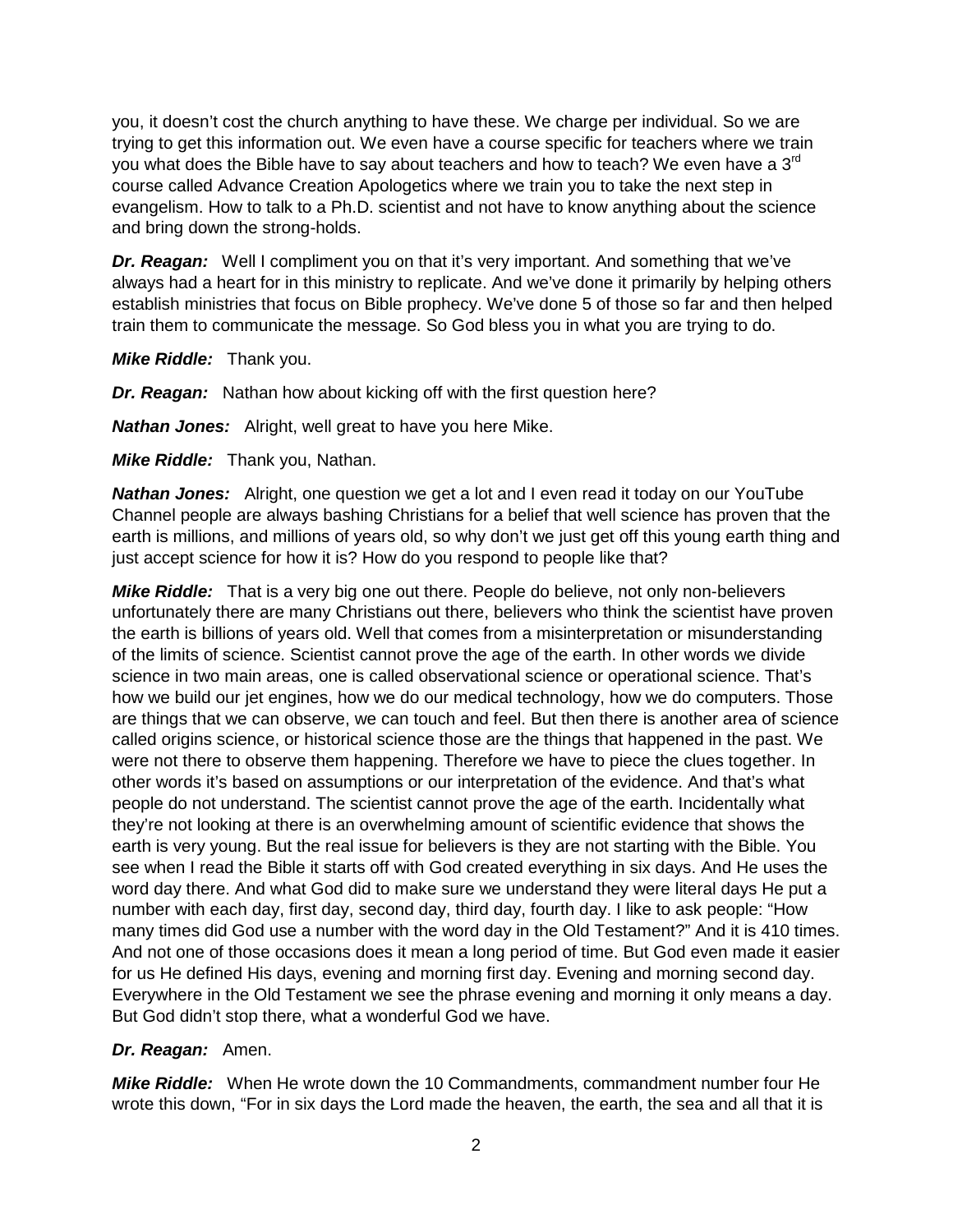in them therefore…" I like that word therefore, if we don't accept God's days of creation as being literal days then commandment number four doesn't mean what it really says and it is open to our interpretation. And if commandment number four is open to our interpretation how can we trust the other nine?

*Nathan Jones:* Four being the Sabbath.

*Mike Riddle:* Right, by giving up our foundation in Genesis we have now given up a literal interpretation of the Ten Commandments. This is a serious issue.

*Dr. Reagan:* There was One observer of the creation.

*Mike Riddle:* Yes.

*Dr. Reagan:* And He has told us how He did it.

*Mike Riddle:* Exactly.

*Dr. Reagan:* But there are no scientist who observed that.

*Mike Riddle:* No exactly.

*Dr. Reagan:* So they really haven't proved.

*Mike Riddle:* No they can't prove the age of the earth. What they do is they find evidence and we all look at the same evidence then we interpret what we see. And we interpret based on our worldview, our starting point. And as for me I start with God's Word as my authority.

*Dr. Reagan:* Wow. Well tell us a little about your background. What sort of background do you have that gives you some authority in this area?

*Mike Riddle:* Well one of the things that helps, me unfortunately I was a slow learner, I grew up an Evolutionist.

#### *Nathan Jones:* Oh, yeah.

*Mike Riddle:* I was not even a Christian until I was 30 years old. So I understand the evolution and their arguments very well. I could use them in churches and it was very easy to take a church off track because they were not well trained in this. So I've got the back ground in evolution. And I've got background in some of the scientist I have degrees in mathematics, and education. But you know my most important aspect I have as my credentials? I'm a Bible believing Christian, I accept God's Word as my authority. That's my number one credential. I have the math. I have degrees in education. I've got a vast experience in computer technology. That is where I get all my logical thinking from, the math and computer science. But that is part of my background there.

#### *Dr. Reagan:* How did you get started in this?

*Mike Riddle:* Well having grown up an Evolutionist. I was also, well I'll put it this way I used to be an athlete. If everyone understands what that means, I used to be an athlete. It's called there is this law of science called Thermo Dynamics that tends to take you downhill a little bit.

*Nathan Jones:* Entropy.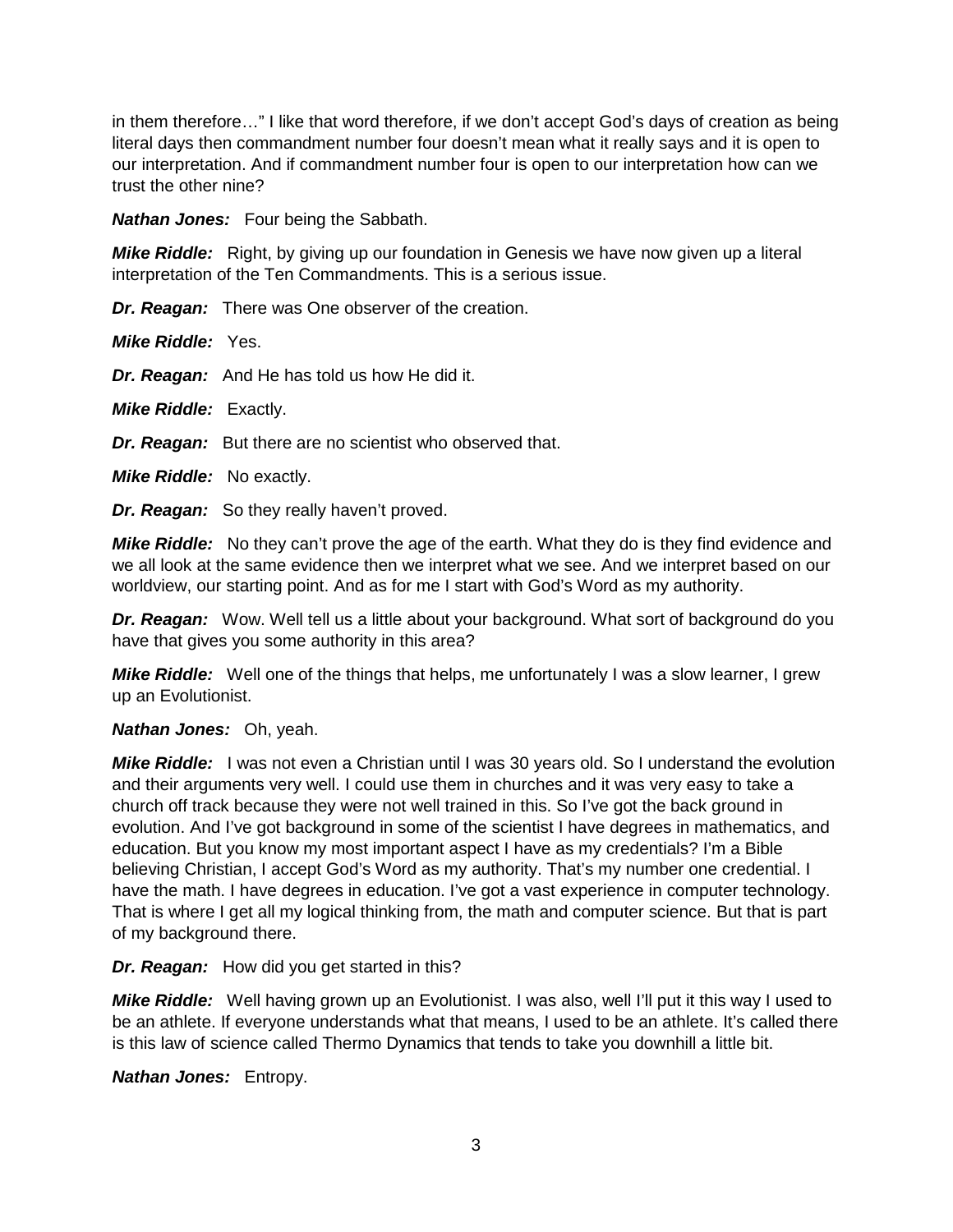*Mike Riddle:* Yes, so that happens to all of us.

*Dr. Reagan:* I realize that when I look in the mirror every morning.

*Mike Riddle:* But one day I was in the gymnasium lifting weights and I had a man come up and sit down beside me. And this man started giving me the Gospel. And he asked me some questions. But you know at that time I had no interest in God. So I ignored everything he had to tell me. But seven years after that I was in a hotel room on a trip, a business trip in computers at the time. I finally understood that man's message and that's the night in that hotel room I got on my knees and professed Jesus Christ as my Lord and Savior. But you know before I went to sleep that night I had a strong desire to teach the book of Genesis which I hadn't even read yet.

*Dr. Reagan:* I mean immediately.

*Mike Riddle:* Yes. I couldn't believe. So I reached into the drawer in that hotel room and pulled out the Bible and began reading the book of Genesis. And I thought to myself, "Wait a minute this is not what I was taught in university. If I cannot trust the first chapter in this Bible there is no reason to read the rest of it." So, or some of what I was taught in university was not true. I had the opportunity to travel all over the country and I'd stop and talk to these professor and scientists. I soon found a pattern to their answers about evolution. They had a lot of wonderful stories, but not one of them could directly answer my questions. So I thought, "Here are these people who are very intelligent, very intelligent couldn't answer my basic questions. So why should I believe in evolution?" Because when I turned to the Bible I found the answers.

## **Part 2**

*Dr. Reagan:* Welcome back to Christ in Prophecy and our discussion of Creationism with our special guest Mike Riddle.

**Nathan Jones:** Mike I've got a question for you. I want to know what does it matter, I mean why should a Christian care whether they believe in evolution or the young earth? I mean how is that even practical to our daily life?

*Mike Riddle:* Well that's a great question because we don't get into a lot of churches to teach this message because they don't see it as a real issue.

## *Nathan Jones:* Yeah.

*Mike Riddle:* Let me give you four points on this. Why it really does make a different. Point number one is the authority of God's Word. When do we believe it? When do we not believe it? In other words if we don't believe God is the creator of all things then we can believe in evolution. And that is where a lot of people are, they try to combine the two. But point number two is Genesis is foundational to almost every single one of our Christian doctrines. In other words Genesis give us the definition of marriage; that is between one man and one woman. If we don't believe Genesis is real history what is our definition of marriage? Well we have to go with what the world says. Genesis gives us a definition about human life. The sanctity of human life. In other words if you want to believe in abortion you can just throw away Genesis. But if you want to believe in the sanctity of human life that we were made in the image and likeness of God and that we are fearfully and wonderfully made, that comes right from there. In other words that tells us that we are not animals. In other words in a biology classroom we are taught that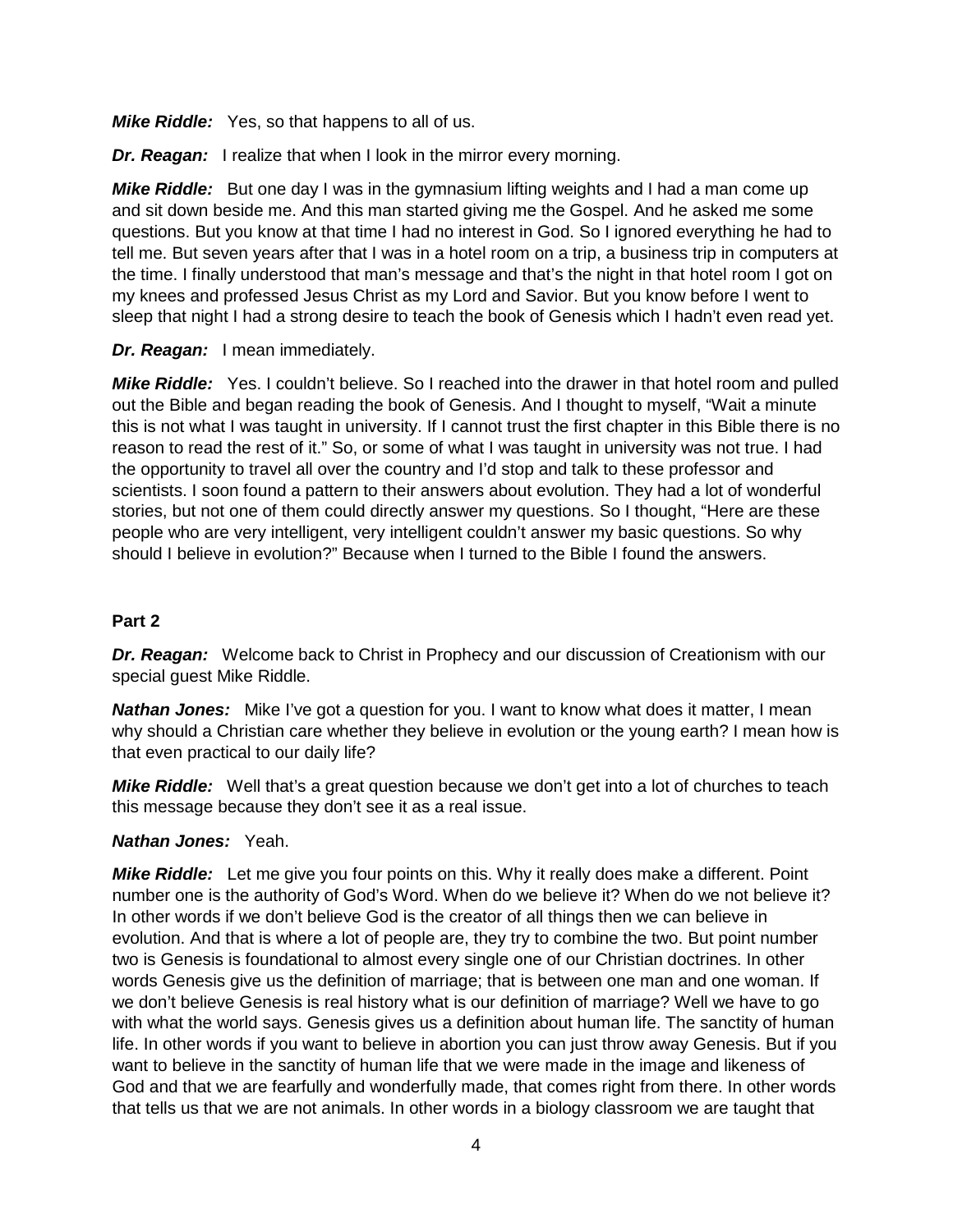humans are nothing more than an animal with higher intelligence. But if we accept the book of Genesis we are fearfully and wonderfully made, made in His image and likeness and we're not animals we're special. So there's the first two points. Third point is a very important one without Genesis we don't have a Gospel. You see there are really four parts of the Gospel. The central part of the Gospel is Jesus Christ; that is the main part of the Gospel. That Jesus Christ, God, came down to this planet He let His Son fully man suffer and died on that cross and was raised from the dead. But I have a question: Why did He have to shed His blood? We have to go back to the book of Genesis to get the rest of the story. And the story starts with God's creation in six days and in Genesis 1:31 He called it very good, perfect, no blemish, perfect. So that's the first part of the Gospel is God and His creation. Second part is man, we're the problem. We're the ones that rebelled against His perfect Creation. We're the ones that fell into sin, and we became separated from God. So the first part is God. Second part is man, we're the problem. The third part is Jesus Christ which is God's solution to our problem. Then there is the fourth part, a very important one our response it is not what we can do, for it is by grace we have been saved through faith. It is not what we can do, it is what God has already done for us. And he did it on the cross. Those are the four parts of the Gospel. And the first two are in the book of Genesis.

**Dr. Reagan:** And that first point you made is one that I'd like to emphasize over and over and over again. The validity of God's Word is at stake here. If we can't believe the beginning why should we believe the ending? Why should we believe in the resurrection? Why should we believe in any part of it? W.A. Criswell the former renowned pastor of First Baptist Church said, "So many people today have a leopard method of interpretation of the Bible." And I said, "What does that mean?" And he said, "Well, they claim the Bible is inspired only in spots, and they know those spots."

#### *Mike Riddle:* Yes.

*Dr. Reagan:* And the spots they agree with.

*Mike Riddle:* Exactly right. But you know there is a fourth one here. I want to get this fourth one.

## *Dr. Reagan:* Ok, yeah.

*Mike Riddle:* And that is the relationship of sin and death. If we're believing in evolution and what evolution stands on is this idea of billions of years. If this earth is billions of years old what was going on for those billions of years before Adam and Eve? And the answer would be death, decay, and disease. All that would have been happening before sin. So a belief in evolution and billions of years is a belief in death before sin. Now why did Jesus have to go to the cross and physical concur death? That's an important issue that effects the Gospel.

#### *Dr. Reagan:* It certainly is.

*Nathan Jones:* Very practical. Very practical.

*Dr. Reagan:* Well let me ask you this. Scientist say the universe began with a big bang, an explosion, what are the problems with that theory?

*Mike Riddle:* Well the first problem is no where do we see that in the Bible. And the next thing we have to understand what is the big bang? And why was it invented? Well the Big Bang was originally invented to explain everything in this universe without a Creator, that's the first big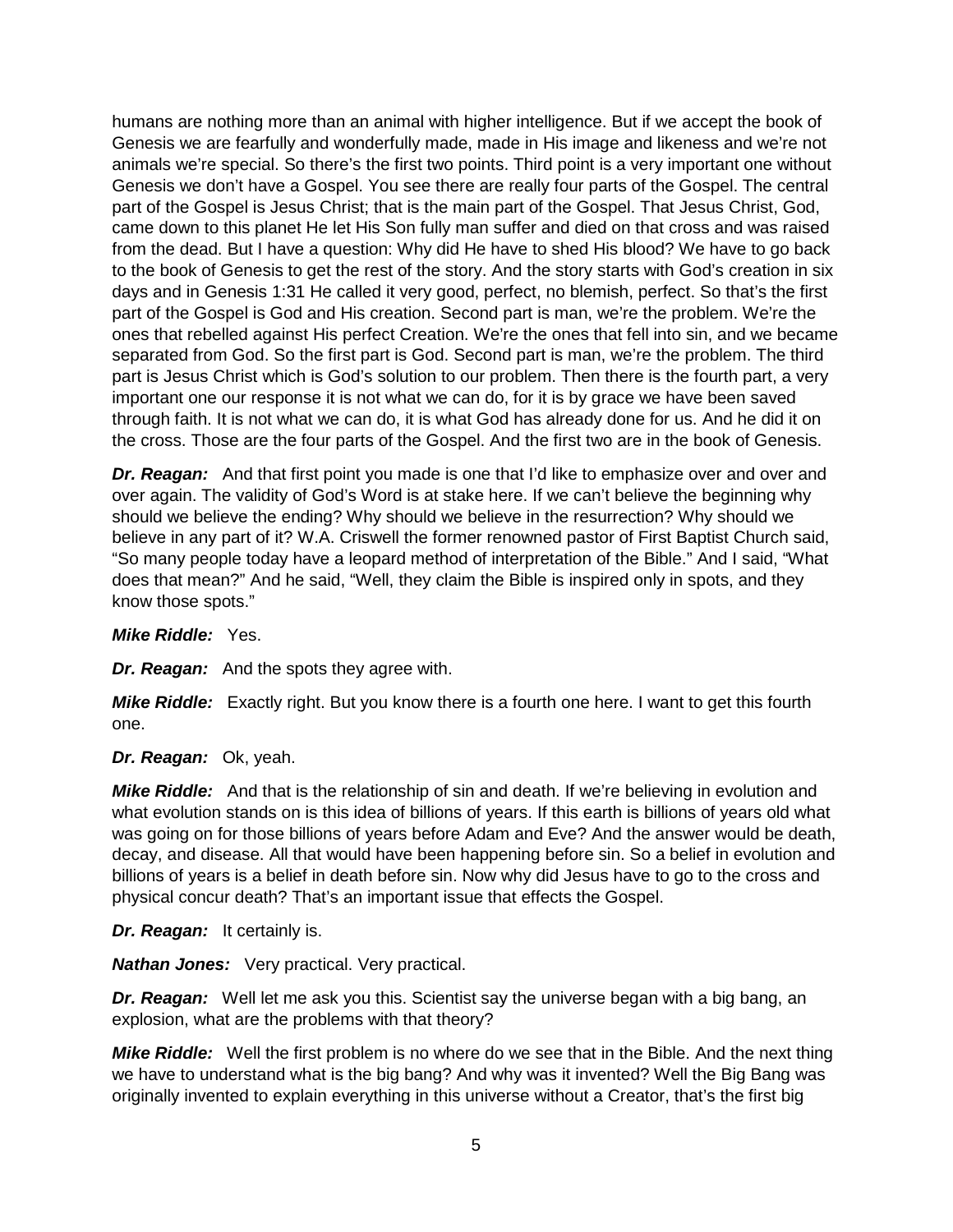problem. The second problem is it doesn't agree with science. And this is where a lot of people are going astray. It does not agree with science. There are many scientific evidences that refute the Big Bang. Now one of the things I like to do in one of our courses and I do it in one of my regular talks is talk about this is what they are teaching in school. And this is what they are not teaching in school. In other words what we find in our public education system is they are teaching evolution and not real science anymore. For example let's talk about the Big Bang. There is a starting question we begin with. Where did the matter come from to create the big bang?

*Dr. Reagan:* I was going to say, what exploded?

*Mike Riddle:* Yes, because you can't have something go bang until you have something that can go bang. That is just common sense and logic. A second question is what caused it to explode? Those questions are not allowed to be asked in a lot of our universities classrooms. But then we have the other problems. Did you know the Big Bang does not explain the origin of the stars? Stars do not form by naturalistic processes, no one has ever observed a star come from anywhere. So where did they all come from? Well we get this idea from our textbooks, we get these great big gas of dust clouds called nebula that is the fancy term. We'll just call them gas of dust. And they rotate around and around and around. As they rotate around and around we are told the gravitation collapses inward and after a period of time they have formed a star.

*Nathan Jones:* A dust cloud forming a star.

*Mike Riddle:* But I give a technical term to that that is called bologna. Folks we know…

*Dr. Reagan:* I didn't know that was a technical term.

*Nathan Jones:* Yeah, wow.

*Mike Riddle:* Yes it is that is a very technical term.

*Nathan Jones:* I'm going to use that one.

*Mike Riddle:* See we know and we can do this in experiments in the classroom that as the gas cloud does rotate around it will begin gravitation and collapse inward. But you know what happens as it collapses inward? It generates heat pressure and we can measure this. That heat pressure is always stronger in the gravity and always causes the cloud to expand outward.

## *Dr. Reagan:* Oh.

#### *Nathan Jones:* Oh.

*Mike Riddle:* So we have no scientific proof how stars form. It's all conjecture based on Evolutionism. So they don't have that. Then we have things called spiral galaxies. These are galaxies rotating around out there and our Milky Way is a spiral galaxy. But after so many rotations they lose their spiral shape. So if these galaxies are billions of years old, they should not be spiral. So there is a problem with the Big Bang, doesn't explain that, doesn't even explain the origin of galaxies.

*Nathan Jones:* Planets are even spinning around the wrong way too, right?

*Mike Riddle:* Right we have planets going the wrong way. We have what's called super nova's that's a fancy term for stars that exploded. They used up all their energy and explode. In our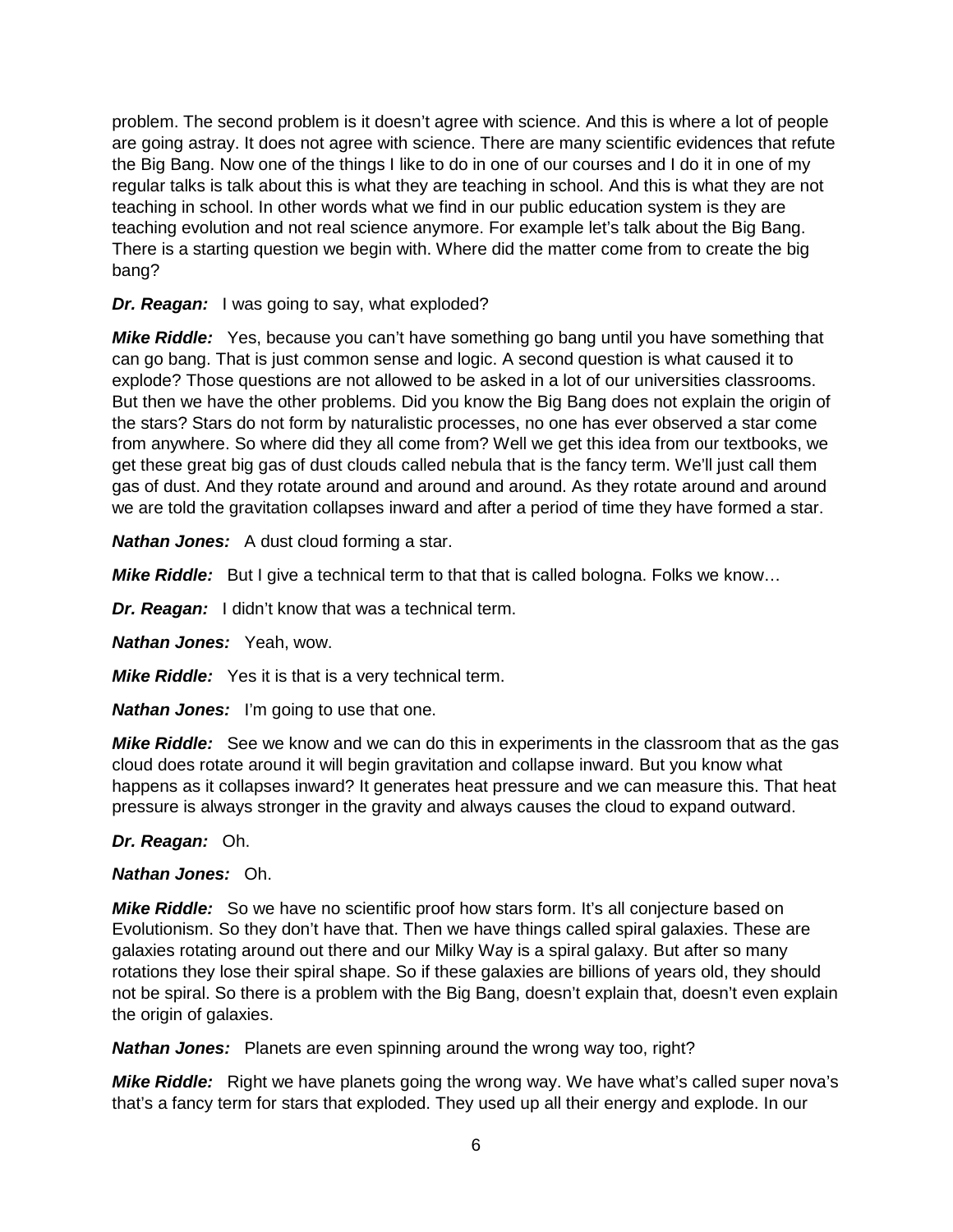galaxy alone this is why they don't teach this. In our galaxy alone the Milky Way we only find enough exploded stars for an age of about 6,000 years. Isn't that amazing?

*Dr. Reagan:* What a coincidence.

*Nathan Jones:* Yeah, what a coincidence.

*Mike Riddle:* The fact that we have comets shows our solar system has to be very young. The Big Bang doesn't prove that.

*Nathan Jones:* Well you brought up stars and you are talking about that and it has to be young but wouldn't it take, because of a light year millions of years for light from some of these stars to reach earth?

*Dr. Reagan:* Well I want to hold off on that, I want to hold off on that. That's another question. I want to stay with the Big Bang for a moment. Not only do we have a problem, all the problems that you mentioned but how many explosions have you ever seen that created order?

*Mike Riddle:* None, they don't do that. Having been in the Marines I know that for sure. But the Big Bang what they teach is somehow the matter got here. How got here we are not allowed to ask. And that matter somehow started to expand in a hot fire ball. And what it is an expansion of space and time and has no center, no special place. That is part of the proponents of Big Bang right there.

*Dr. Reagan:* Ok, Nathan, stars.

*Nathan Jones:* Light takes a long time to travel, 6,000 years not enough. How do you explain that?

*Mike Riddle:* Right when we look at that on the surface level that looks like it would be a problem for Christians. Now here is the situation. The Bible teaches the earth is about 6,000 years old created in six literal days. So if these galaxies out there are millions of light years away, how in the world could that light reach us in only about 6,000 years? Well we do have possible scientific explanations. We do have some scientific explanations, they could be right, they could be wrong, we don't know. But we do forget that we have a God that can do anything. We tend to limit Him too much. He could get that light here. He could have used any scientific terms. He could have used some miracles. But our God we forget is all powerful and all knowing. First of all He created everything out of nothing.

*Dr. Reagan:* That's right.

*Mike Riddle:* So He can get that light here. But we do have some possible scientific explanations.

*Nathan Jones:* Yeah, what are those because people don't generally take the, "Well God can just supernaturally do it out there?"

*Mike Riddle:* Yes, well without getting into all the details they can get this on-line from Answers in Genesis website or the Institute for Creation website. There is one called Time Dilation, how gravity affects time. The greater the gravitational pull, the slower time will go. And we can measure that using our atomic clocks so we know that happens. So if we have a greater gravitational effect here on earth time could be going slower than it is out there. Those stars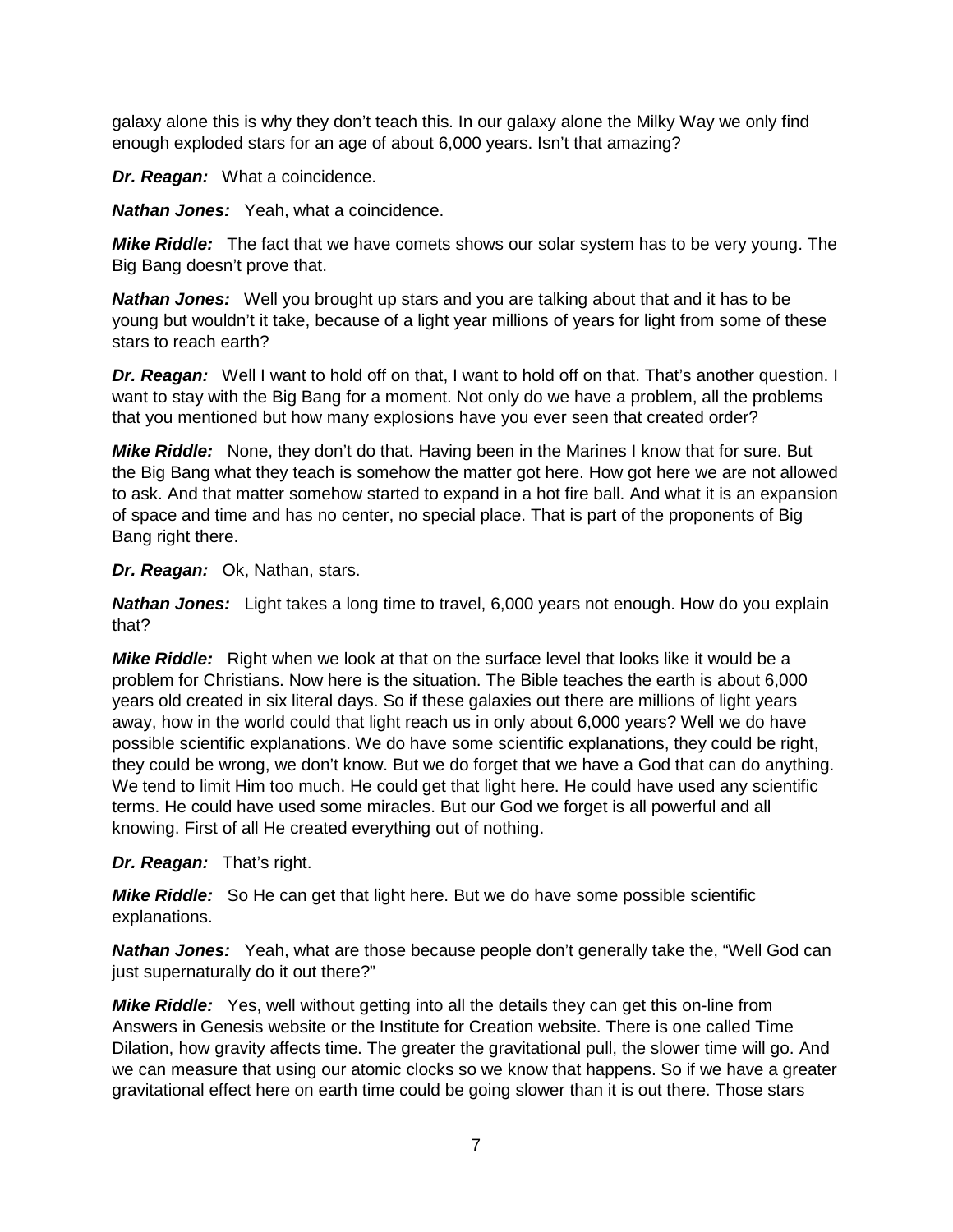could have aged hundreds of thousands and millions of years in just 6,000 earth years. Now I'm careful when I talk about that because we can get glazed eyes talking about that kind of stuff.

*Dr. Reagan:* Oh, yeah.

## *Nathan Jones:* I find it fascinating.

*Mike Riddle:* And there are other possible explanations but what I like to point out is and here we go to this is what they teach, and this is what they don't teach. The Evolutionist have a bigger problem than we do with the distant starlight. First of all they have to get their light source, stars. Where did those stars come from? They just make up rescue mechanisms here. But here is another problem they have it is called the temperature of the universe. When we look out all around this universe it seems to be what we call a homogenous or consistent temperature. There has not been enough time in the alleged 13 billion years for the light energy from this side of the universe to have traveled over and interact with this side of the universe. In order to get a homogenies temperature all the light energy has to have interacted. But there has not been enough time, so why is the temperature the same? Now here is what the evolutionists do, they have answers, explanations for these things. But I'll point out every one of their explanations is not based on observable science. It is what we call a rescue mechanism to rescue their philosophy. So the distant starlight we both, both believer and the non-believer ultimately have to accept by faith. Then we have to go to what is your faith in evolution have to offer me? And I'll tell you what my faith in Jesus Christ has to offer you.

## **Part 3**

*Dr. Reagan:* Welcome back to Christ in Prophecy and our interview with Mike Riddle regarding the creation story in Genesis 1.

*Nathan Jones:* Mike I've got a question for you. We have Dr. David R. Reagan and there is a Dr. David F. Reagan out there who believes in the Gap Theory and people are always getting Dr. David R. Reagan mixed up. But can you explain the Gap Theory for people so they know that we don't believe in the Gap Theory. What is it and what are the verses it applies to?

*Dr. Reagan:* And I want to say that again, I do not believe in the Gap Theory. I've never believed in the Gap Theory and tell us about the Gap Theory.

*Mike Riddle:* Well first of all let's explain what the Gap Theory is.

## *Dr. Reagan:* Ok.

*Mike Riddle:* And why it got invented. In the 1800's people started believing that the earth was old and that was part of what Charles Darwin brought about. The earth has to be old to accommodate the whole idea and philosophy of Evolutionism. Well a lot of our theologians started to cave in at this point said, "Well if they've proven the earth to be billions of years old where are we going to put this time?" Well they decided to invent something called a gap. So what they did and to explain the long geologic ages in the fossil record they put a gap between Genesis 1:1 and Genesis 1:2 well that reads like this, "In the beginning God created the heaven and the earth and the earth was without form and void." So what they do in between those two verses they put this gap of time of millions of years to accommodate the geologic time. And they reword it a little bit. They say, "In the beginning God created the heaven and the earth, not was,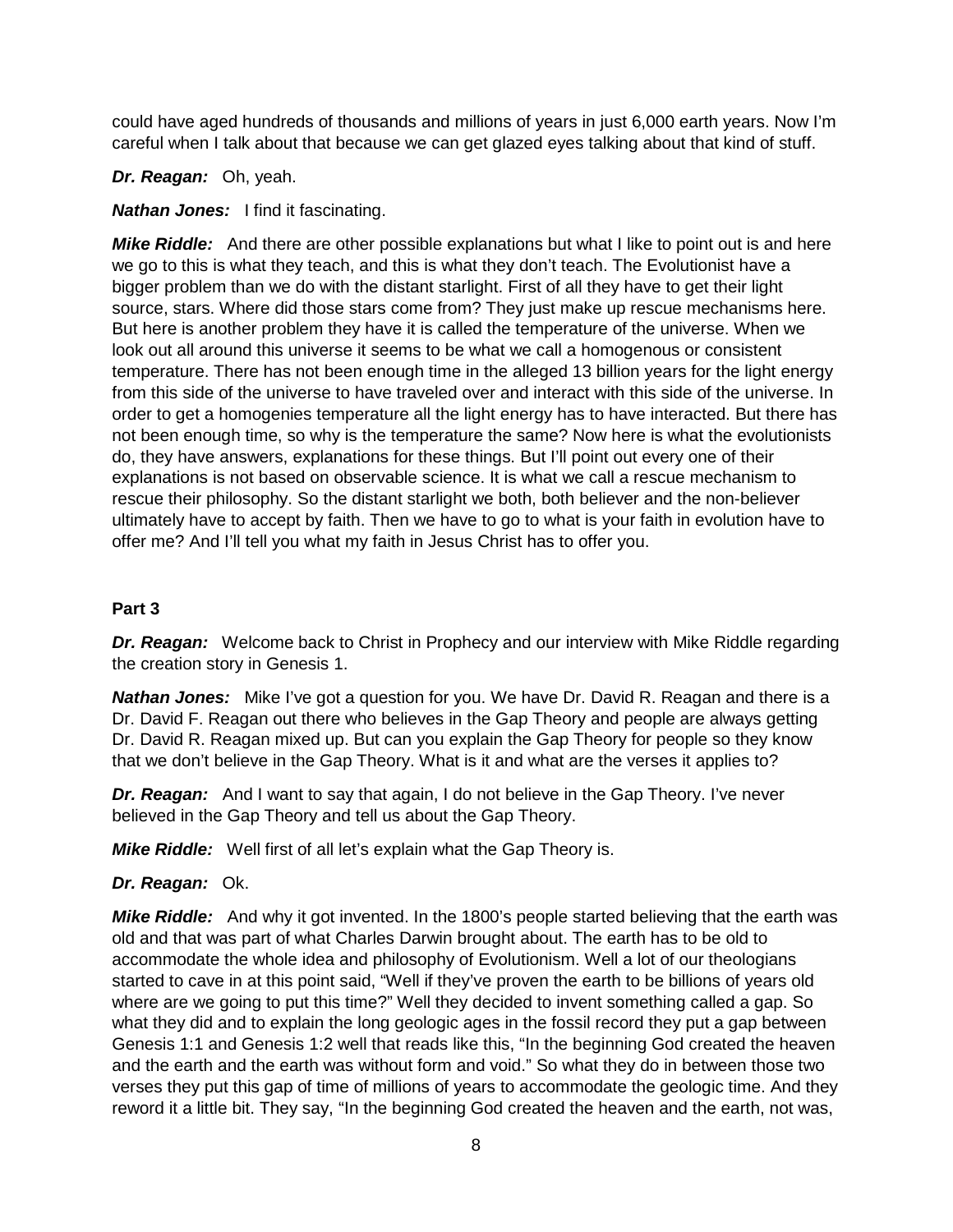but became without form and void." In other words giving the indication that God created it, something happened sometimes there a lot of different versions of this to be Satan's fall…

*Dr. Reagan:* Like Satan coming down.

*Mike Riddle:* … Satan's flood destroying everything. So it became without form and void. Now we have to look at this, the word became the verb "hayah" the Hebrew "hayah" there. Can it mean became? Yes it can, but only in very specific cases. Only when it is proceeded by a preposition. In this case it's not proceeded with a preposition so it is an incorrect translation to translate that verb became rather than was. Now another text they use is in the King James the word replenish in Genesis 1:28 and God told the people to go and replenish, given the indication that something went wrong and people have to refill the earth. Well we have to understand the King James is not wrong there. We have to understand that when the King James Bible was written the word replenished meant to fill, not refill so we have to have a little study in grammar here.

## *Dr. Reagan:* Yes.

*Mike Riddle:* After the King James Bible was written that verb underwent a definition change. And today it means to refill. So to translate that or make it mean we have to out and refill is an incorrect translation today meant to fill- beginning. But there's other problems with the Gap Theory, if we put the long geologic ages with the fossil record between Genesis 1:1 and Genesis 1:2 the problem here is this; what was going on in that gap there? Death, decay and disease. And again the Gap Theory clearly teaches death before sin.

*Dr. Reagan:* And the Bible teaches death after sin.

*Mike Riddle:* Romans 5:12 death came through one man.

*Dr. Reagan:* How does someone like Hugh Ross handle this question?

*Mike Riddle:* Hugh Ross' ministry what they'll do they'll try and say that is just referring to human death. And Romans 5:12 does refer to just human death. But he forgets Romans 8:22 where it says, "All of creation groans," which includes everything including the animals because of one man's sin. So he misses that point. Or he'll come up and say, "Well there had to be death before sin. Plants were dying. What were Adam and Eve eating from? Plants. What happens when you dig up plants and eat them? We kill them." Well he forgets a very important part there. God gives the breath of life to humans and He also breaths the breath of life into animals. But nowhere in the Bible does He give the breath of life to plants. Plants biologically have life because they have a cell structure. But biblically they are not given life. So there really is no death before sin in the Bible anywhere.

*Dr. Reagan:* And there is no gap between Genesis 1 and 2.

*Mike Riddle:* No gap. No gap, exactly.

*Dr. Reagan:* So theologians who can't accept the young earth have got to come up with another theory.

*Mike Riddle:* Right and unfortunately again they discredit the authority of God's Word.

*Dr. Reagan:* Absolutely.